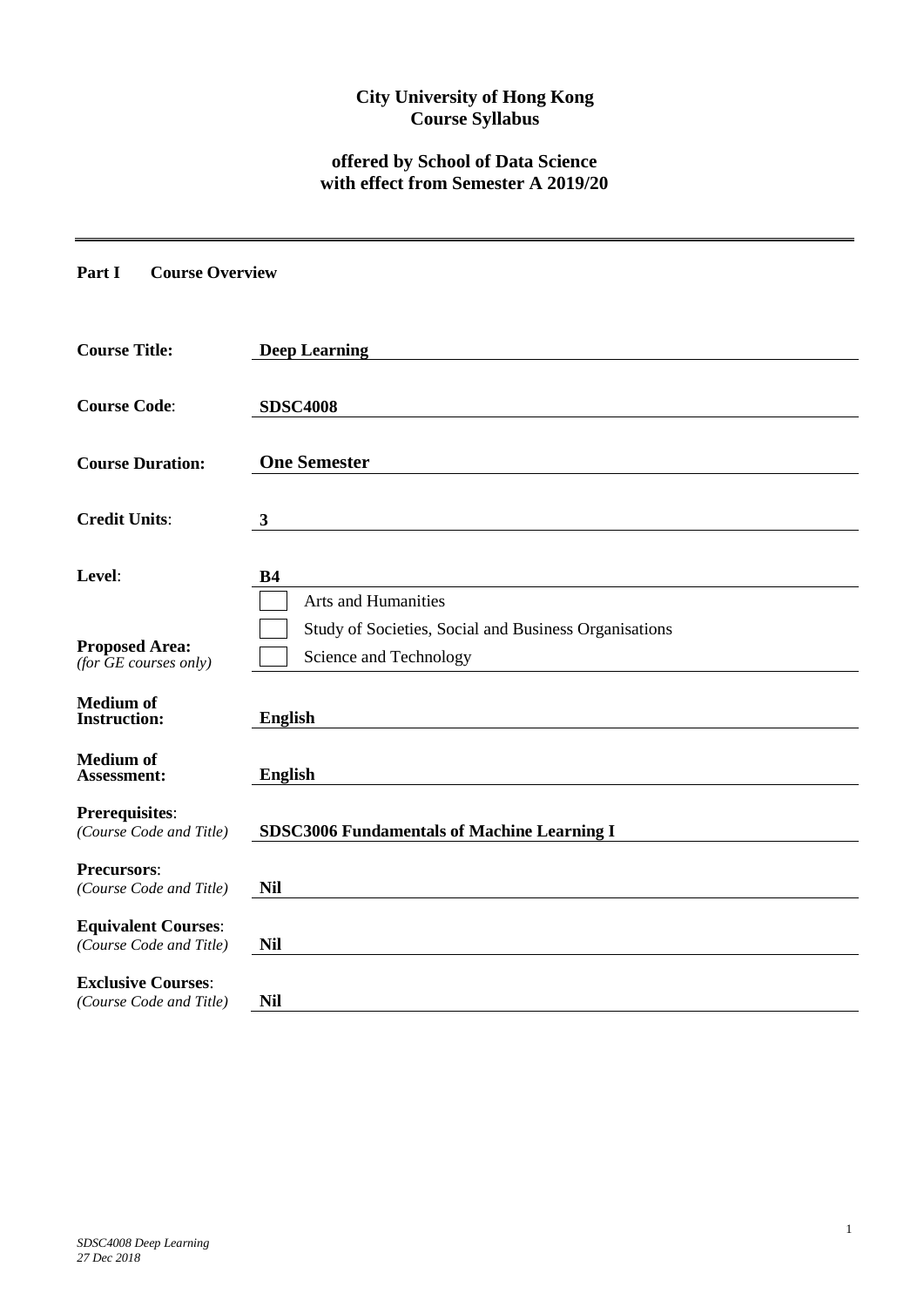### **Part II Course Details**

### **1. Abstract**

*(A 150-word description about the course)*

This course provides students with an extensive exposure to deep learning. Topics include shallow and deep neural networks, activation functions and rectified linear unit, construction of deep neural networks and matrix representations including deep convolutional neural networks and deep recursive neural networks, computational issues including backpropagation, automatic differentiation, and stochastic gradient descent, complexity analysis, approximation analysis including universality of approximation, design of deep neural network architectures and programming according to various applications.

#### **2. Course Intended Learning Outcomes (CILOs)**

*(CILOs state what the student is expected to be able to do at the end of the course according to a given standard of performance.)*

| No. | CILOS <sup>#</sup>                                                                                                                                                                                                               | Weighting*<br>(i f)<br>applicable) | Discovery-enriched<br>curriculum related<br>learning outcomes<br>(please tick where<br>appropriate) |            |    |
|-----|----------------------------------------------------------------------------------------------------------------------------------------------------------------------------------------------------------------------------------|------------------------------------|-----------------------------------------------------------------------------------------------------|------------|----|
|     |                                                                                                                                                                                                                                  |                                    | A1                                                                                                  | A2         | A3 |
| 1.  | Understand the basic ingredients of deep learning and<br>constructing deep neural networks by matrix<br>representations                                                                                                          | 20%                                | N                                                                                                   |            |    |
| 2.  | State clearly application domains and the properties of deep<br>neural networks with various architecture                                                                                                                        | 20%                                | $\mathcal{N}$                                                                                       | V          |    |
| 3.  | Conduct complexity analysis and approximation analysis of<br>deep learning methods                                                                                                                                               | 30%                                | $\mathcal{L}$                                                                                       | V          |    |
| 4.  | Apply deep learning algorithms to typical datasets, design<br>new algorithms from theoretical understanding of<br>complexity and approximation, and solve some practical<br>problems in data science by deep learning algorithms | 30%                                | $\mathcal{N}$                                                                                       | $\sqrt{ }$ |    |

*\** If weighting is assigned to CILOs, they should add up to 100%.

*# Please specify the alignment of CILOs to the Gateway Education Programme Intended Learning outcomes (PILOs) in Section A of Annex.* 

*A1: Attitude* 

*Develop an attitude of discovery/innovation/creativity, as demonstrated by students possessing a strong sense of curiosity, asking questions actively, challenging assumptions or engaging in inquiry together with teachers.*

*A2: Ability*

*Develop the ability/skill needed to discover/innovate/create, as demonstrated by students possessing critical thinking skills to assess ideas, acquiring research skills, synthesizing knowledge across disciplines or applying academic knowledge to self-life problems.*

A3: *Accomplishments*

*Demonstrate accomplishment of discovery/innovation/creativity through producing /constructing creative works/new artefacts, effective solutions to real-life problems or new processes.*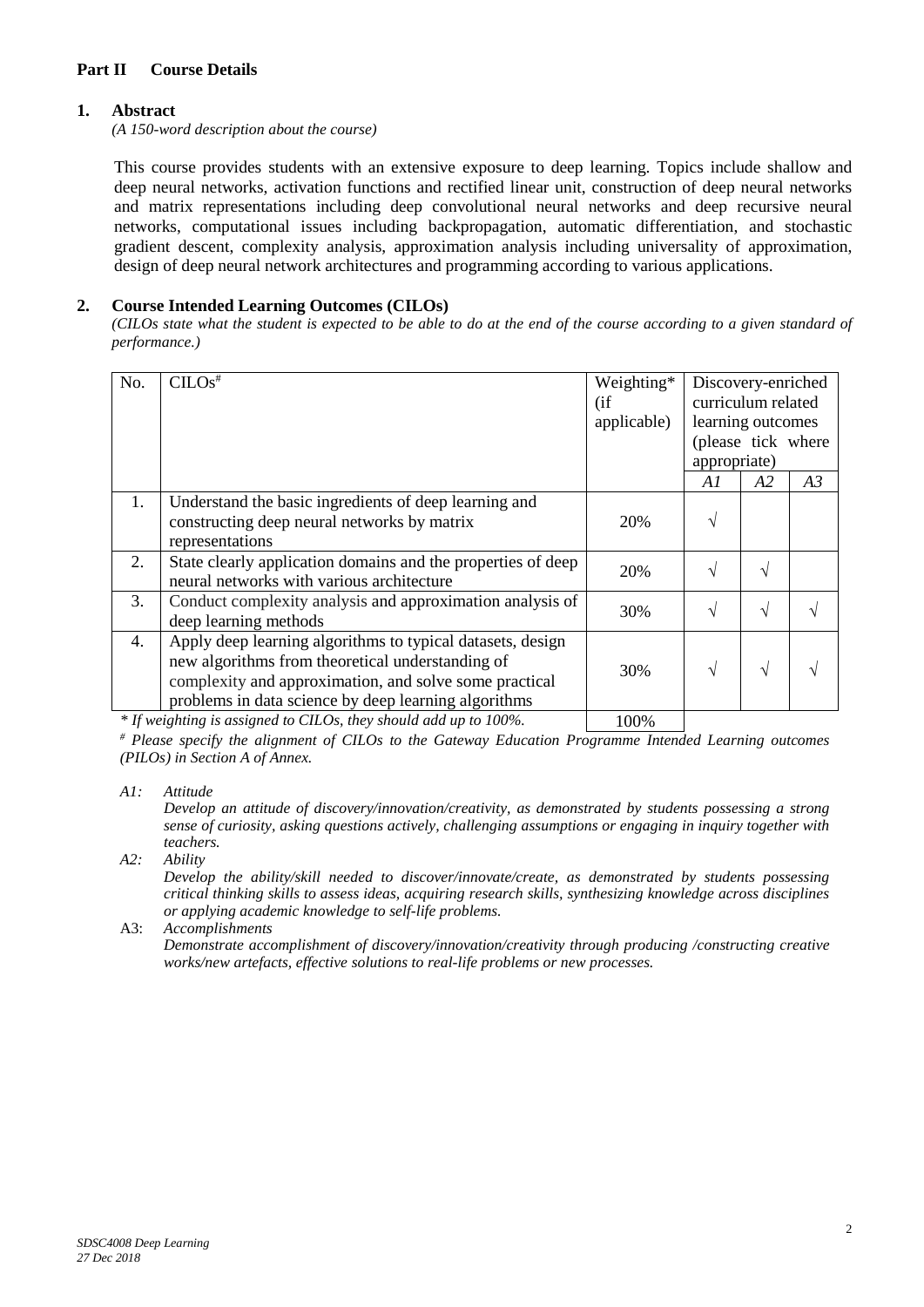### **3. Teaching and Learning Activities (TLAs)**

*(TLAs designed to facilitate students' achievement of the CILOs.)*

| <b>TLA</b>  | <b>Brief Description</b>            | CILO No. |  |  | Hours/week<br>(if applicable) |
|-------------|-------------------------------------|----------|--|--|-------------------------------|
|             |                                     |          |  |  |                               |
| Lecture     | Learning through <b>teaching</b> is |          |  |  | 39 hours in total             |
|             | primarily based on lectures.        |          |  |  |                               |
| Take-home   | Learning through take-home          |          |  |  | after class                   |
| assignments | assignments is primarily based on   |          |  |  |                               |
|             | interactive problem solving and     |          |  |  |                               |
|             | hand-on computer exercises allowing |          |  |  |                               |
|             | instant feedback.                   |          |  |  |                               |

### **4. Assessment Tasks/Activities (ATs)**

*(ATs are designed to assess how well the students achieve the CILOs.)*

| <b>Assessment Tasks/Activities</b>      | CILO No.  |                |           |                | Weighting* | <b>Remarks</b>                                                                                                                                                                                                                                                             |
|-----------------------------------------|-----------|----------------|-----------|----------------|------------|----------------------------------------------------------------------------------------------------------------------------------------------------------------------------------------------------------------------------------------------------------------------------|
|                                         |           | $\overline{2}$ | 3         | $\overline{4}$ |            |                                                                                                                                                                                                                                                                            |
| Continuous Assessment: 40%              |           |                |           |                |            |                                                                                                                                                                                                                                                                            |
| Test                                    |           | V              | V         | V              | 20--40%    | Questions are designed for the<br>first part of constructing deep<br>neural networks and<br>computing with<br>backpropagation to see how<br>well the students have learned<br>the basic ingredients of deep<br>learning and applications of<br>deep learning algorithms to |
|                                         |           |                |           |                |            | some typical datasets.                                                                                                                                                                                                                                                     |
| Hand-in assignments                     |           |                | $\sqrt{}$ | V              | $0 - 20%$  | These are skills based<br>assessment to enable students<br>to demonstrate the basic<br>concepts, methods and<br>algorithms of deep learning,<br>and applications of deep<br>learning algorithms in some<br>applications.                                                   |
| Formative take-home assignments         |           | V              | V         | V              | 0%         | The assignments provide<br>students chances to<br>demonstrate their<br>achievements on deep learning<br>methods learned in this<br>course.                                                                                                                                 |
| Examination: 60%<br>(duration: 2 hours) | $\sqrt{}$ | V              | V         | V              | 60%        | Examination questions are<br>designed to see how far<br>students have achieved their<br>intended learning outcomes.                                                                                                                                                        |
| *The weightings should add up to 100%.  |           |                |           | 100%           |            |                                                                                                                                                                                                                                                                            |

For a student to pass the course, at least 30% of the maximum mark for the examination must be obtained.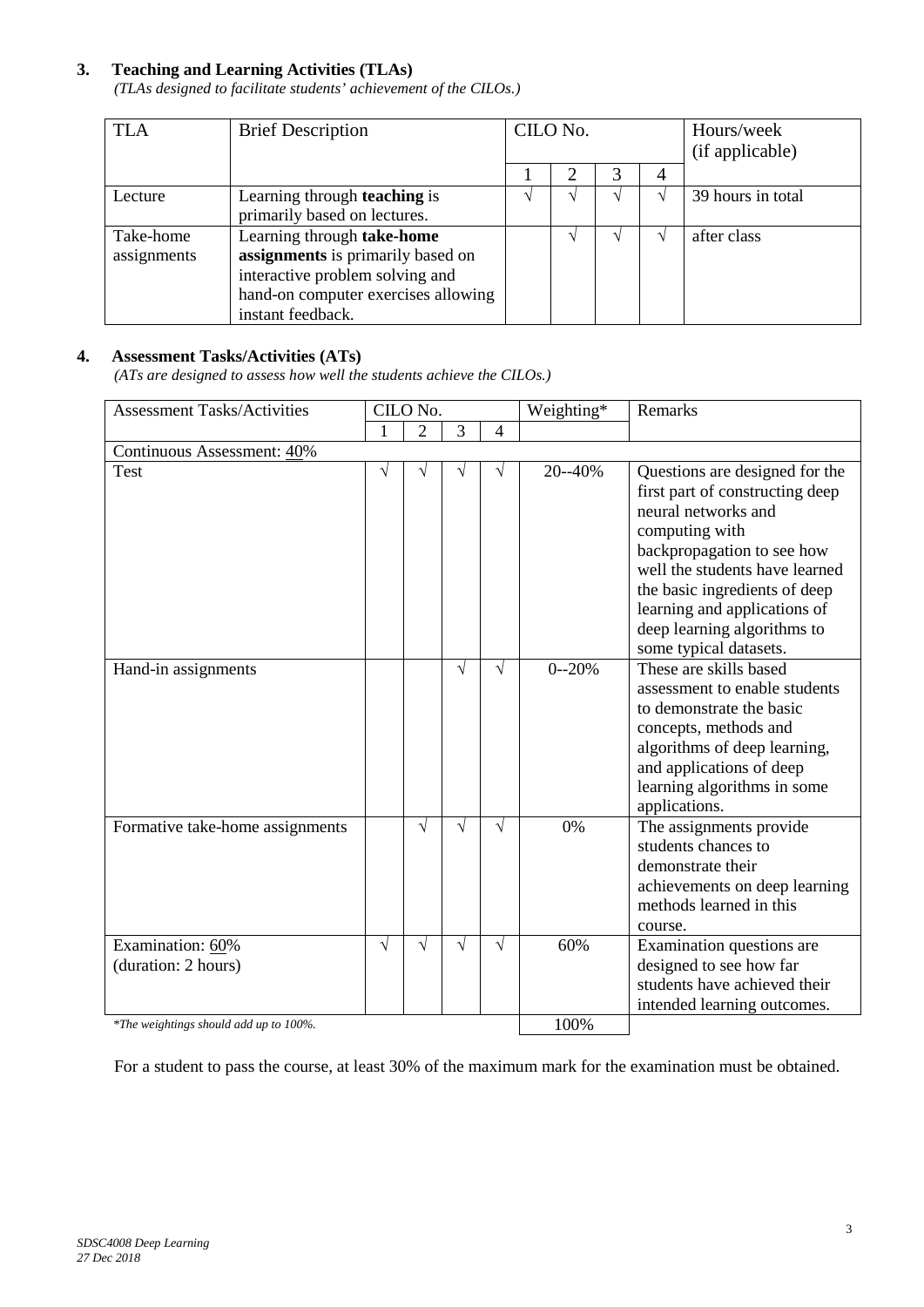## **5. Assessment Rubrics**

*(Grading of student achievements is based on student performance in assessment tasks/activities with the following rubrics.)*

| <b>Assessment Task</b>                      | Criterion                                                                                                                                                            | Excellent     | Good          | Fair          | Marginal     | Failure                                    |
|---------------------------------------------|----------------------------------------------------------------------------------------------------------------------------------------------------------------------|---------------|---------------|---------------|--------------|--------------------------------------------|
|                                             |                                                                                                                                                                      | $(A+, A, A-)$ | $(B+, B, B-)$ | $(C+, C, C-)$ | (D)          | (F)                                        |
| Test                                        | Ability to understand the basic ingredients of deep learning<br>and apply deep learning algorithms.                                                                  | High          | Significant   | Moderate      | <b>Basic</b> | Not even<br>reaching<br>marginal<br>levels |
| Hand-in<br>2.<br>assignments                | Ability to learn the basic concepts, apply methods and<br>algorithms of deep learning, and develop applications of<br>deep learning algorithms.                      | High          | Significant   | Moderate      | Basic        | Not even<br>reaching<br>marginal<br>levels |
| 3.<br>Formative<br>take-home<br>assignments | Ability to grasp basic principles of deep learning,<br>understand deep neural network structures, and apply deep<br>learning algorithms to some practical data sets. | High          | Significant   | Moderate      | <b>Basic</b> | Not even<br>reaching<br>marginal<br>levels |
| Examination<br>4.                           | Ability to solve learning tasks using deep learning<br>algorithms.                                                                                                   | High          | Significant   | Moderate      | <b>Basic</b> | Not even<br>reaching<br>marginal<br>levels |